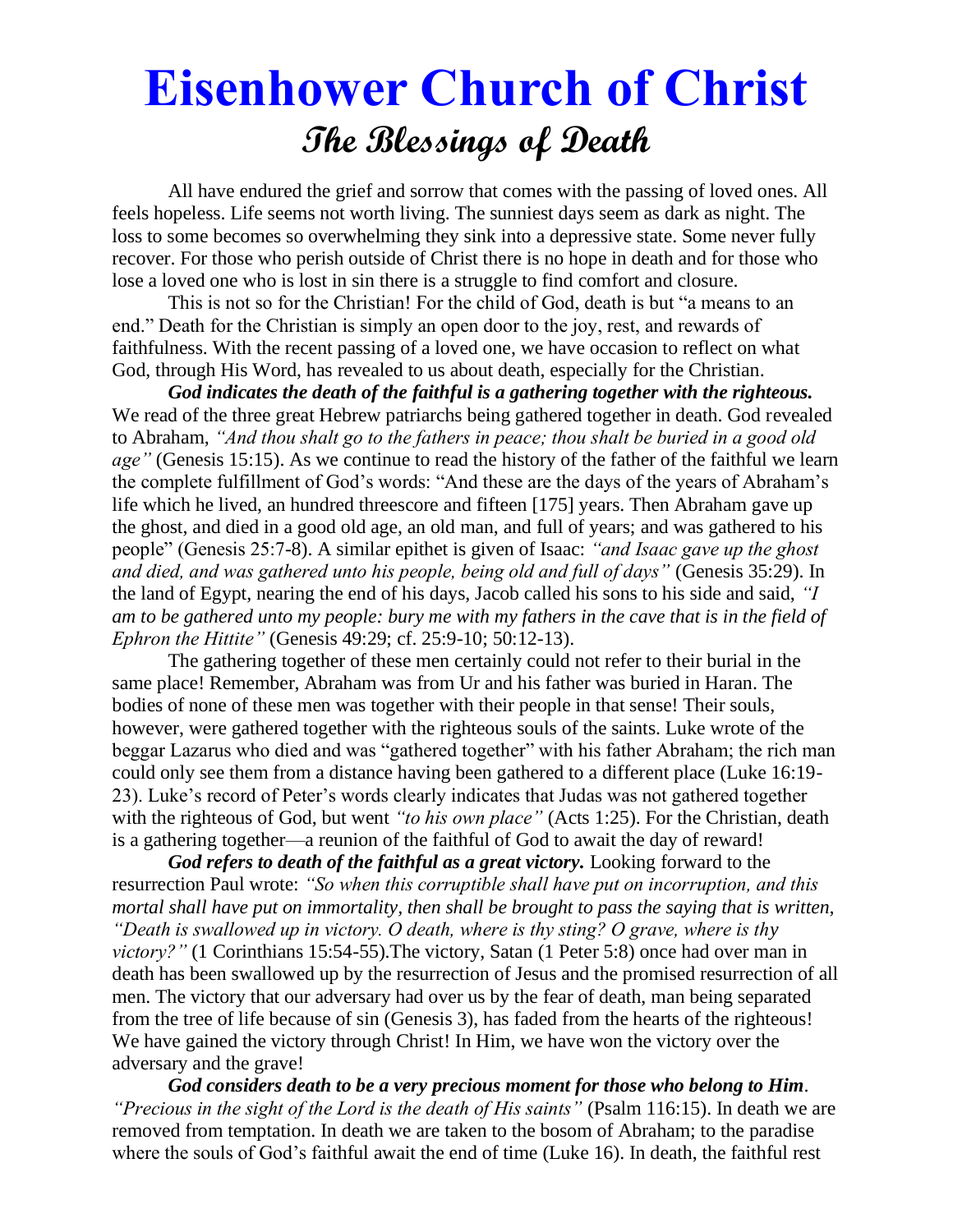in their faithful works (obedient deeds) which stand as a testimony of their belonging to God (Revelation 14:13).

How sad it is to lose those we hold so dear. How dark the brightest day appears when our love ones slip away in death. How wonderful to consider the blessings of death! In death we shall be gathered together with the faithful of God. In death we have no fear, for we have gained the victory in Christ! For us death is a very precious thing, for it is the open door to the end of our journey.

—Ronnie Scherffius

#### *Prayer Request*

Prayers have been requested for **Grace Zuniga,** Jordan's mother who underwent a double heart bypass surgery Tuesday, May 31st to clear two arteries that were severely clogged. The surgery went well and Grace is doing okay.

**Mark Erwin,** Linda Tate's brother, is having very serious heart problems and is in need of prayers. Please keep Mark in your prayers.

**Carolyn Wilkerson** had a spinal tap on June 1st. This procedure should shed some light on why she has severe stomach pain.

**Elaine Huntington** was able to find a surgeon here in Odessa that will perform the treatment that she needs for the really bad pain she has been having. She has an appointment 6/21/22. Elaine is in need of prayers.

#### *Concerns Update*

**Marisela Garcia's** adenoid surgery on the 1st went very well.

**LaDonna Chism** had to go back to the hospital again last week for pneumonia. After a few days, she was released to go home.

**Betty Branson** had eye surgery on May 23rd. Her surgery went well. Her doctor was pleased.

#### *Prayer List*

Dr. Hank Abrams; Sheila Alcazar; Maria Anaya; Mary Anchondo; Wayne Anderson; Betty Branson; Bill and Mary Brown; Glenna Callendar; LaDonna Chism; Catherine Eastwood; Dana Erwin; Philip Garza; Hattie Gilmore; Doug Guynn; Elaine Huntington; Mildred Lee; Vanessa Machuca; Ora McAfee; Glenda McMillan; Melissa Moore; Juan & Estella Morolez; Richard Ochoa; Bruce & Trina Plyler; Chassidy Rayos; Carlos Reyes; Daniel Reyes; David Ryan; Lisa Salas; Reda Sowell; Marilyn Upshaw; Terresia Weaver; Lisa Wells; Janet Wesson; Carolyn Wilkerson; Charles Wood; John Wood, Julia York.

#### *Eisenhower's Shut-ins*

Dusty and Kathy Marshall; Glenna Callendar; Janelle Shirley and Marilyn Upshaw

#### *Youth*

Bible Quiz Question …

What prophet asked if a leopard could change his spots?

Last Week's Quiz Answer…

Elijah proved the power of God in a contest with Baal worshipers on Mount Carmel. (1 Kings 18:19)

## Bible Knowledge... **TAKE SEVEN….**

There were seven, or seven pairs, of every clean animal on the ark. (Genesis) 7:2-4)

Samson had seven braids in his hair. (Jud. 16:13)

Passover lasted for seven days. (Exodus 12:15)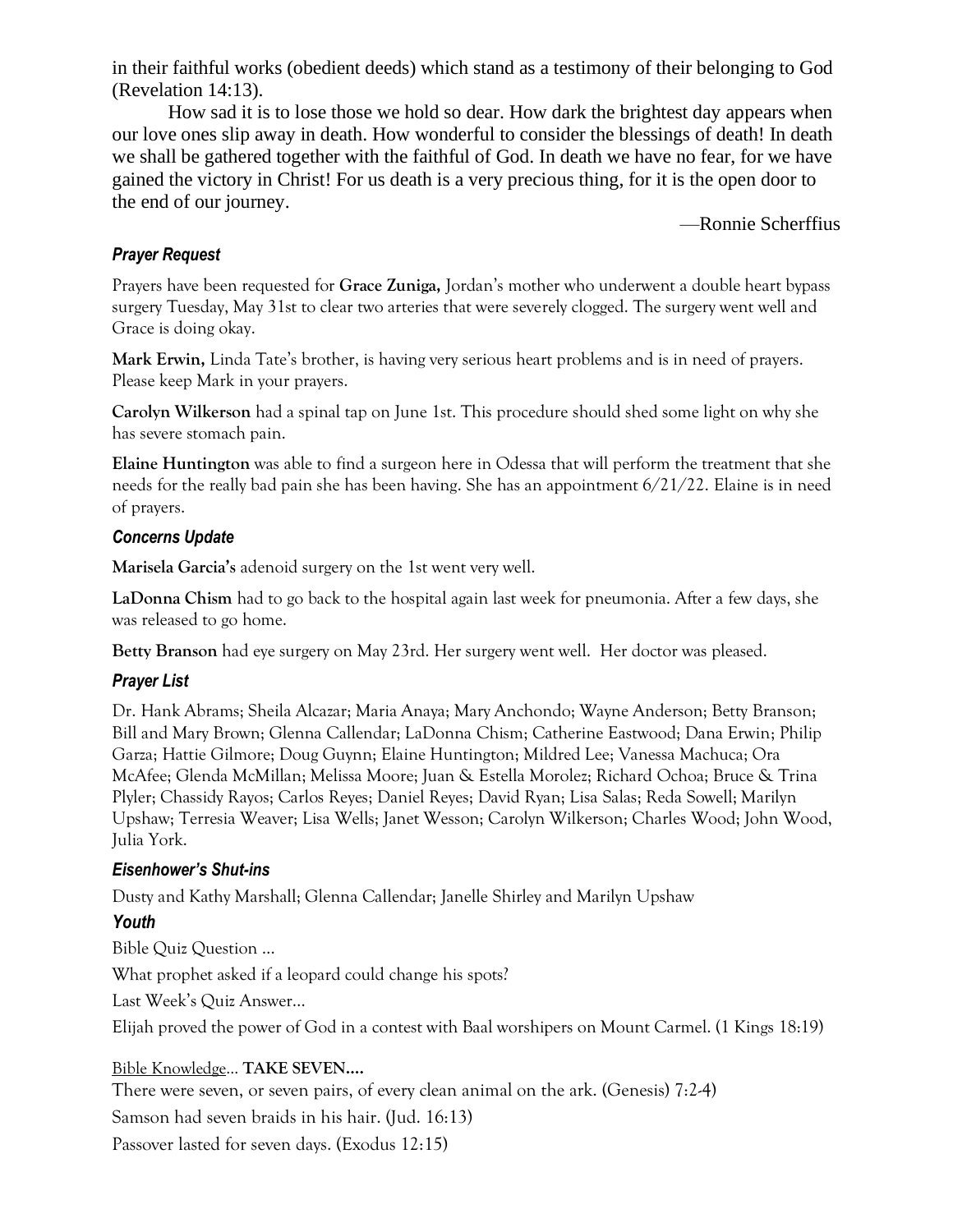#### *Events*

Watch **"In Search of the Lord's Way"** Sunday mornings at 7:30 am on KWES TV 9.

# How To Make a Church Come Alive!

 You know me, I tend to lean toward the positive and look on the "up-side" of things. So, when I came across a bulletin article on "How to Kill a Church", I thought, "Instead of looking at the negative, why not emphasize the positive." So, here are a few suggestions on "How to Make a Church come Alive."

**COME**. And when you do, come early and stay late.

## **ATTEND YOUR BIBLE CLASS EVERY SUNDAY.**

**ATTEND EVERY SERVICE**. Whether it be Sunday morning/evening, Wednesday evening or a Gospel Meeting.

**COME EVEN IF YOU HAVE COMPANY.** Bring them with you, if they are willing, but if they refuse, tell them: "I'll see you after services."

**SING.** Whether you can "carry-a-tune-in-a-bucket" or not. Sing! And, sing with the Spirit and understanding.

**GIVE**. And give generously, purposefully, liberally and cheerfully.

**SUPPORT THOSE WHO LEAD.** Look for good in them. Consider each proposal without bias. Offer positive/constructive thoughts.

**INVITE ANYONE AND EVERYONE TO ATTEND SERVICES WITH YOU**.

## **COMPLIMENT, BE HAPPY, LAUGH, ENCOURAGE.**

There! I feel better already. Let there be life in the church! We'll all be the better for it! —Ben Mereness

| <b>June 5, 2022</b>                      | A.M.                                                                     | <b>P.M.</b>                                      |
|------------------------------------------|--------------------------------------------------------------------------|--------------------------------------------------|
| Announcements                            | <b>TBA</b>                                                               | <b>TBA</b>                                       |
| Song Leader                              | Cody Wesson                                                              | Jacob Carson                                     |
| Sermon                                   | <b>TBA</b>                                                               | <b>TBA</b>                                       |
| <b>Opening Prayer</b>                    | <b>TBA</b>                                                               | <b>TBA</b>                                       |
| Scripture                                | <b>Steven Easlon</b>                                                     | Jr. Munoz                                        |
| <b>Second Prayer</b>                     | <b>Gary Loving</b>                                                       | Don Easlon                                       |
| <b>Closing Prayer</b>                    | David Ryan                                                               | <b>Scot Straw</b>                                |
| Lords Supper<br><b>Scripture Reading</b> | <b>Larry May</b><br>Jon Roemisch<br><b>Richard Siler</b><br>Jacob Carson | <b>Tommy Garcia</b><br>Communion<br>(In Library) |